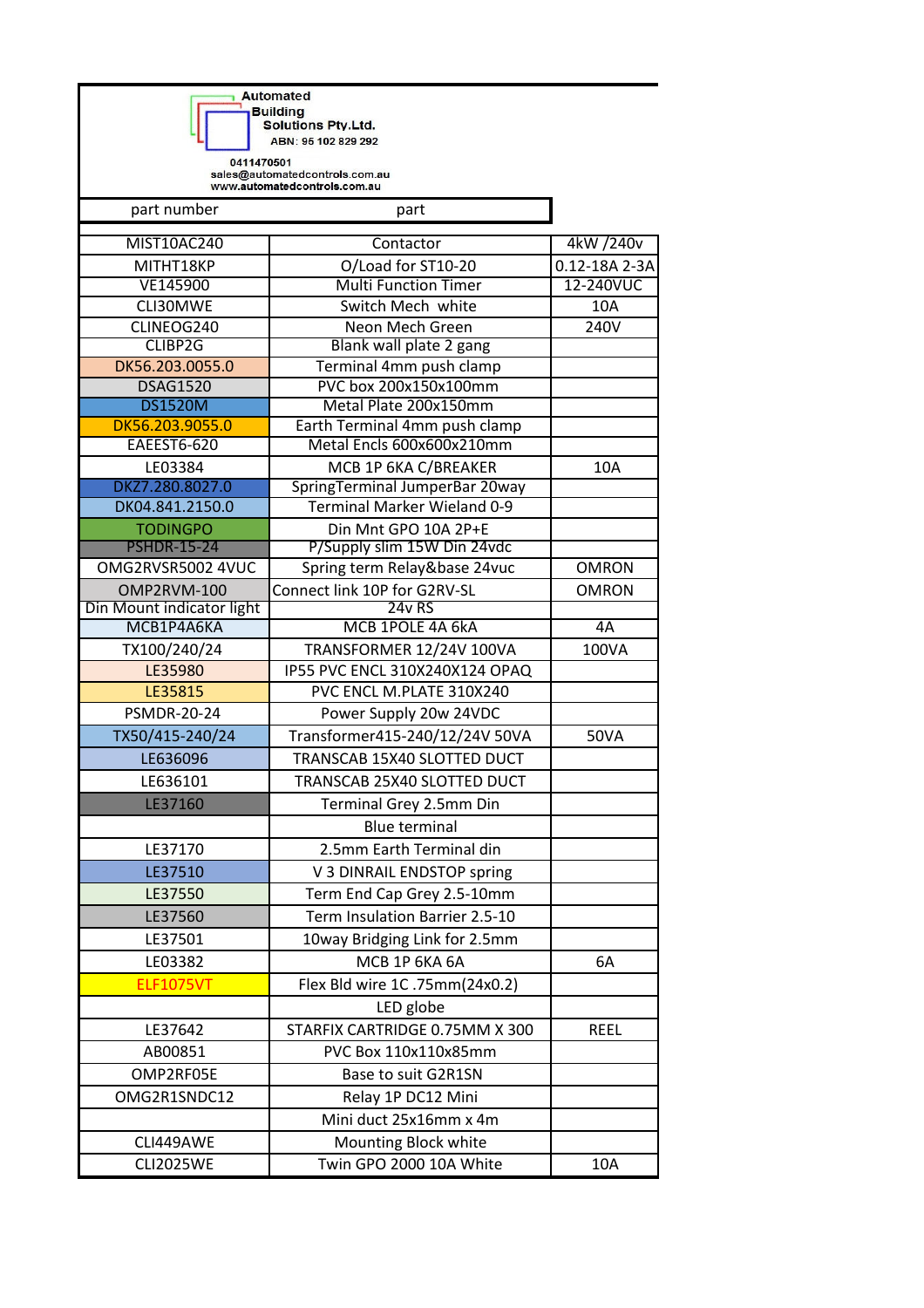**Automated Building<br>| Building**<br>| Solutions Pty.Ltd. ABN: 95 102 829 292

0411470501<br>sales@automatedcontrols.com.au<br>www.automatedcontrols.com.au

ī

| part number        | part                             |                  |
|--------------------|----------------------------------|------------------|
| <b>ELSRF3025V</b>  | 2.5MM 2 CORE & E FLAT            | <b>PER METRE</b> |
| CACT100            | Cable Tie Blk 100x2.5mm          | 100pk            |
| CACT150            | Cable Tie Blk 150x3.5mm          | 100pk            |
| CAAMB19W           | Adhesive Tie base 19mm Wht       |                  |
|                    | Spiral Wrap 6mm                  |                  |
| OMG2R2SNAC24       | Relay 2P AC24 Mini               |                  |
| OMP2RF08E          | Base to suit G2R2SN              |                  |
| <b>EAEEST3-315</b> | Metal Encls. 300x300x150mm       |                  |
| TX50/415-240/24    | Transformer415-240/12/24V 50VA   | <b>50VA</b>      |
| OMP2RVM-100        | Connect link 10P for G2RV-S      |                  |
| DK58.504.0055.0    | <b>Terminal Din 4mm Grey</b>     |                  |
| DK58.504.9055.0    | 4mm Earth Terminal Wieland       |                  |
| DKZ7.280.8027.0    | SpringTerminal JumperBar 20way   |                  |
| DK07.312.6755.0    | Terminal end plate 4-35 pushin   |                  |
| MCB1P2A6KA         | MCB 1POLE 2A 6kA                 |                  |
| 690-2870           | Green Indicator, 24 V ac/dc, 5mm |                  |
| EAEEST3-420        | Metal Encls. 400x300x180mm       |                  |
| LE37510            | V 3 DINRAIL ENDSTOP spring       |                  |
| <b>DSAG1520</b>    | PVC box 200x150x100mm            |                  |
| <b>DS1520PL</b>    | PVC Plate for 150x200&170x220    |                  |
| LE636096           | TRANSCAB 15X40 SLOTTED DUCT      |                  |
| <b>PSHDR-15-24</b> | P/Supply slim 15W Din 24vdc      |                  |
| ELTTS35S           | Din Rail Top Hat Slotted 2M      |                  |
| KTK1242O90         | Flex cable 24/020 1C 0.75mm      | 100m             |
| BSENAA91           | <b>ENERGISER AA Battery</b>      |                  |
| BSENAAA92          | <b>ENERGISER AAA BATTERY</b>     |                  |
| PSHDR-30-24        | P/supply slim 30w din mt 24VDC   |                  |
| ELEAS7301P         | 7/0.30x1p O/A Scrnd cable        | 100m             |
| LE34211            | 4MM2 TERMINAL STRIP - PACK 10    |                  |
| LE649103           | 25X16 WH MINI-TRUNKING W/FILM    | 2m/lgth          |
| PSDR-15-24         | Power Supply 24VDC 0.63A         |                  |
| <b>CLI30N24G</b>   | Neon Mech Green 24VUC Clipsal    |                  |
|                    |                                  |                  |
| OMPY2DN6.2-100     | Bridge comb red 10way for G2RV   |                  |
| DK56.203.0055.0    | Terminal 4mm push clamp          |                  |
| DKZ7.280.8027.0    | SpringTerminal JumperBar 20way   |                  |
| TX200/240/24       | Transformer 12/24vac 200va       |                  |
| LE40432            | MCB 1P 6KA 10A                   |                  |
| <b>PSHDR-15-24</b> | P/Supply slim 15W Din 24vdc      |                  |
| <b>TODINGPO</b>    | Din Mnt GPO 10A 2P+E             |                  |
| <b>ELF1075VT</b>   | Flex Bld wire 1C.75mm(24x0.2)    | per 100m         |
| LE636112           | TRANSCAB 60X60 SLOTTED DUCT      |                  |
| SYT8F18W/840       | 18w Flouro Lamp Cool white       |                  |
|                    |                                  |                  |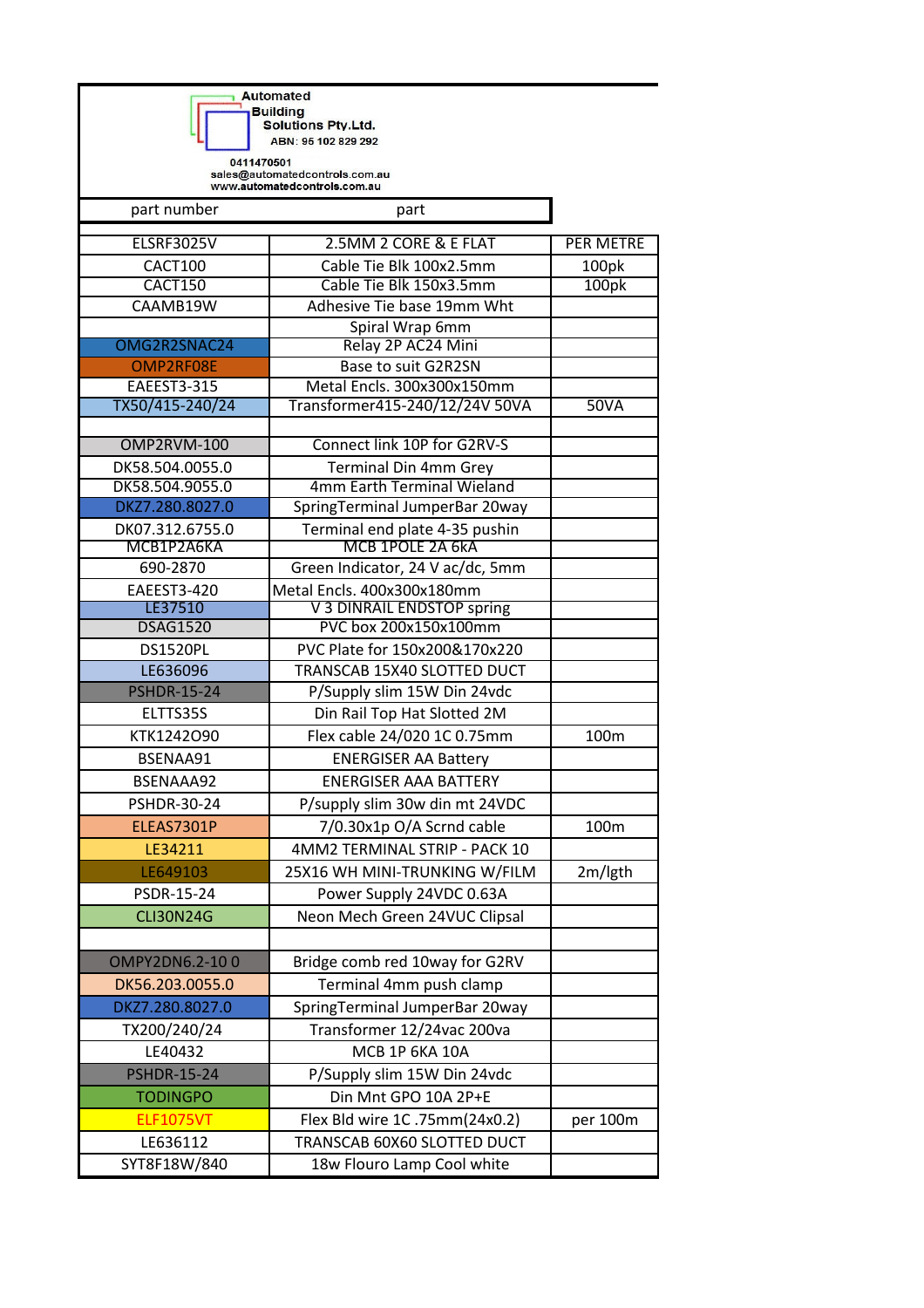**Automated Building<br>| Building**<br>| Solutions Pty.Ltd.

ABN: 95 102 829 292

٦

0411470501<br>sales@automatedcontrols.com.au<br>www.automatedcontrols.com.au

| part number              | part                                               |             |
|--------------------------|----------------------------------------------------|-------------|
| SYT5F28W/840             | Flouro 28w T5 Cool white                           |             |
| LE37510                  | V 3 DINRAIL ENDSTOP spring                         |             |
| DK56.203.9055.0          | Earth Terminal 4mm push clamp                      |             |
|                          |                                                    |             |
| DK04.841.2150.0          | <b>Terminal Marker Wieland 0-9</b>                 |             |
| OMPY2DN6.2-100           | Bridge comb red 10way for G2RV                     |             |
| DK80.010.4522.0          | Flare relay 24VUC w/base                           |             |
| OMG2R2SNAC2              | Relay 2P AC24 Mini                                 |             |
| OMP2RF08E                | Base to suit G2R2SN                                |             |
| TX50/415-240/24<br>GLHS7 | Transformer415-240/12/24V<br>Heatshrink 6/3 x 1.2m | <b>50VA</b> |
| ANH3D-M                  | Timer Multifunction 1P 12-240V                     |             |
| DWCCS-211150             | CT Split adj 0-200A                                |             |
| ELTMG16                  | Cable Gland Nylon M16                              |             |
| CLICSCT20                | 20MM Flex Conduit Gland clipin                     |             |
| <b>DS1520M</b>           | Metal Plate 200x150m                               |             |
| <b>DSAG1520</b>          | PVC box 200x150x100mm                              |             |
| MCB1P1A6KA               | MCB 1POLE 1A 6kA                                   |             |
| LE37161                  | Terminal Grey 4mm Din                              |             |
| LE37160                  | Terminal Grey 2.5mm Din                            |             |
| LE37170                  | 2.5mm Earth Terminal din                           |             |
| <b>JCMM2008</b>          | TRANS 15,17.5,20,24,30VAC                          | 30VA        |
| DK80.010.4522.0          | Flare relay 24VUC w/base                           |             |
| DK80.063.4029.1          | 20p bridge link 4 flare relay                      |             |
| LE636096                 | TRANSCAB 15X40 SLOTTED DUCT                        |             |
| LE35980                  | IP55 PVC ENCL 310X240X124 OPAQ                     |             |
| LE35815                  | PVC ENCL M.PLATE 310X240                           |             |
| MCB1P4A6KA               | MCB 1POLE 4A 6kA                                   |             |
| LE37170                  | 2.5mm Earth Terminal din                           |             |
| LE37560                  | Term Insulation Barrier 2.5-10                     |             |
| LE37550                  | Term End Cap Grey 2.5-10mm                         |             |
| LE37100                  | Blue terminal                                      |             |
| LE37160                  | Terminal Grey 2.5mm Din                            |             |
| EAEEST4-420              | Metal Encls. 400x400x200mm                         |             |
| LE636106                 | TRANSCAB 40X40 SLOTTED DUCT                        |             |
|                          |                                                    |             |
| <b>TOMS3P100A</b>        | Din Main Switch 3P 100A                            |             |
| МСВЗР6КА                 | MCB 3 pole 6 Ka C curve 10A                        |             |
| MCB1P10A6KA              | MCB 1P 10A 6KA C                                   |             |
| MCB1P4A6KA               | MCB 1POLE 4A 6kA                                   |             |
|                          | Transformer 240-12/24V                             | <b>75VA</b> |
| TX75/240/24              |                                                    |             |
| MIST10AC24               | Contactor 4kW 1n/o AC24                            |             |
|                          |                                                    |             |
| DK56.203.0055.0          | Terminal 4mm push clamp                            |             |